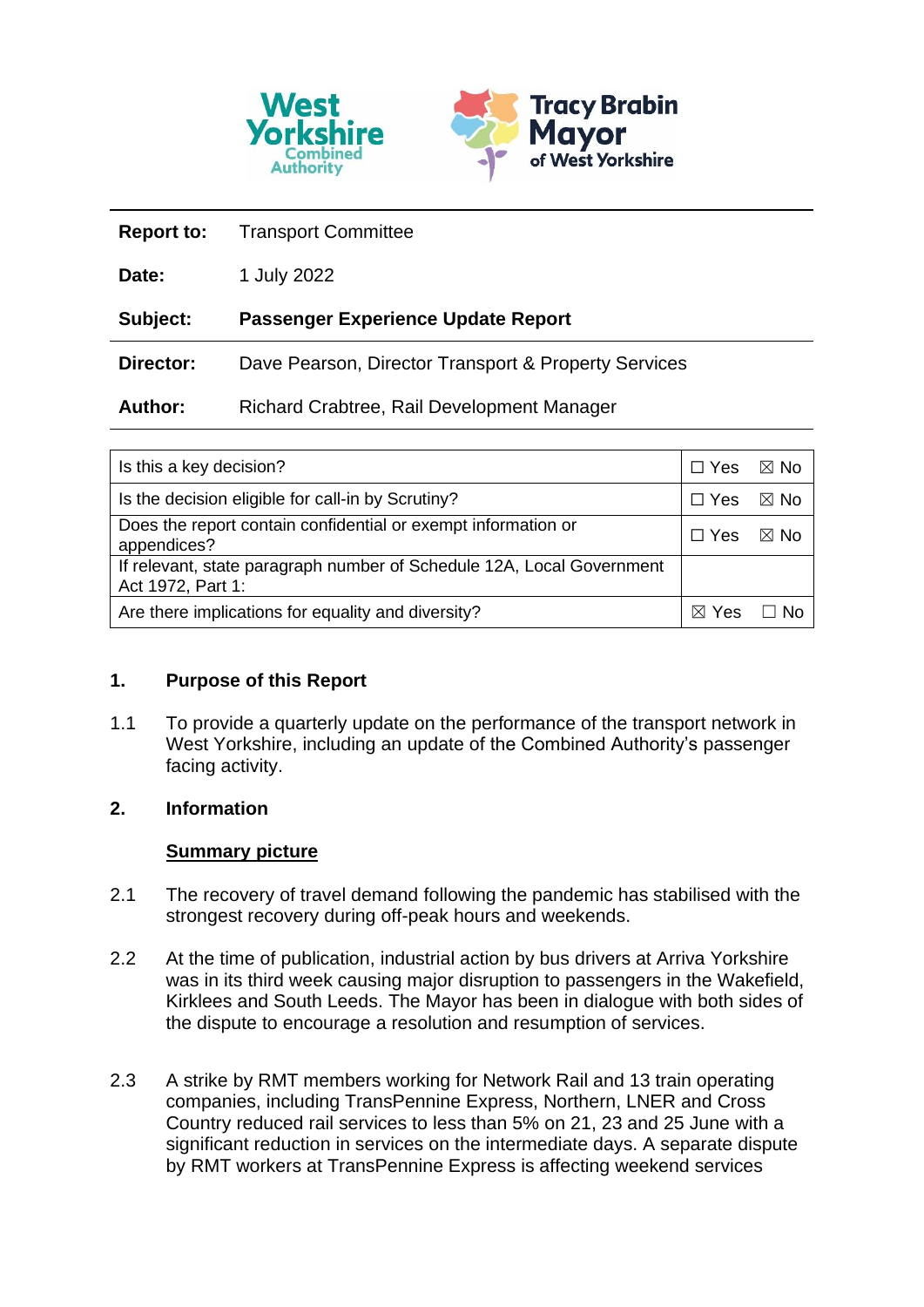2.4 The Chair of Transport Committee and the Mayor have continued to press the case through senior-level meetings with rail operators and via Rail North Committee to ensure there is a plan to restore rail service levels and to improve reliability.

## **Use of the network**

### **Overview**

- 2.5 The general picture on bus and rail services through the spring was one of a steady recovery, with local weekday bus patronage recovering more than rail. Latest available data is at **Appendix** 1. Rail use has remained higher at weekends indicating a stronger return of leisure trips.
- 2.6 Since "Plan B" measures were removed, motor vehicle use (at a national level) have once again returned to around pre-pandemic levels with weekend usage exceeding baseline conditions (**Appendix 1**). Ensuring these travel behaviours do not become embedded is a priority. Encouragingly, active travel levels remain higher than before the pandemic, suggesting evidence of positive long-term change.

#### Bus network

- 2.7 Over the recent months, bus passenger volumes have continued to show marginal growth outside of holidays, with patronage around 70-80% of baseline, with greatest recovery in the under 19's cohort. Daily bus use patterns are similar to pre-pandemic, but with reduced magnitude at peak times, with the strongest recovery during off-peak hours and weekends (**Appendix 1**).
- 2.8 Service reliability remains impacted by the reduced availability of bus drivers and engineers. Bus operators advise that they continue to have higher vacancies then they would normally experience. Whilst recruiting new drivers remains challenging issues regarding licencing and testing are easing. This has given rise to reductions in service frequency and short-term cancellations. The Combined Authority is funding training for new bus drivers through the Adult Education Budget.
- 2.9 Unite members working for Arriva Yorkshire commenced indefinite strike action on 6 June 2022 in a dispute about pay. This has impacted most communities in Wakefield, Kirklees and South Leeds. The Combined Authority has made arrangements to provide a free bus link between Wakefield City Centre and Pinderfields Hospital during the strike. A verbal update on the latest position will be provided.
- 2.10 As part of the Platinum Jubilee celebrations, the Mayor's Free Bus Sunday operated on Sunday 5 June where all passengers were able to board buses free of charge. Over 150,000 journeys were made showing a 30% increase in patronage compared with the average Sunday in June 2022. The cost of this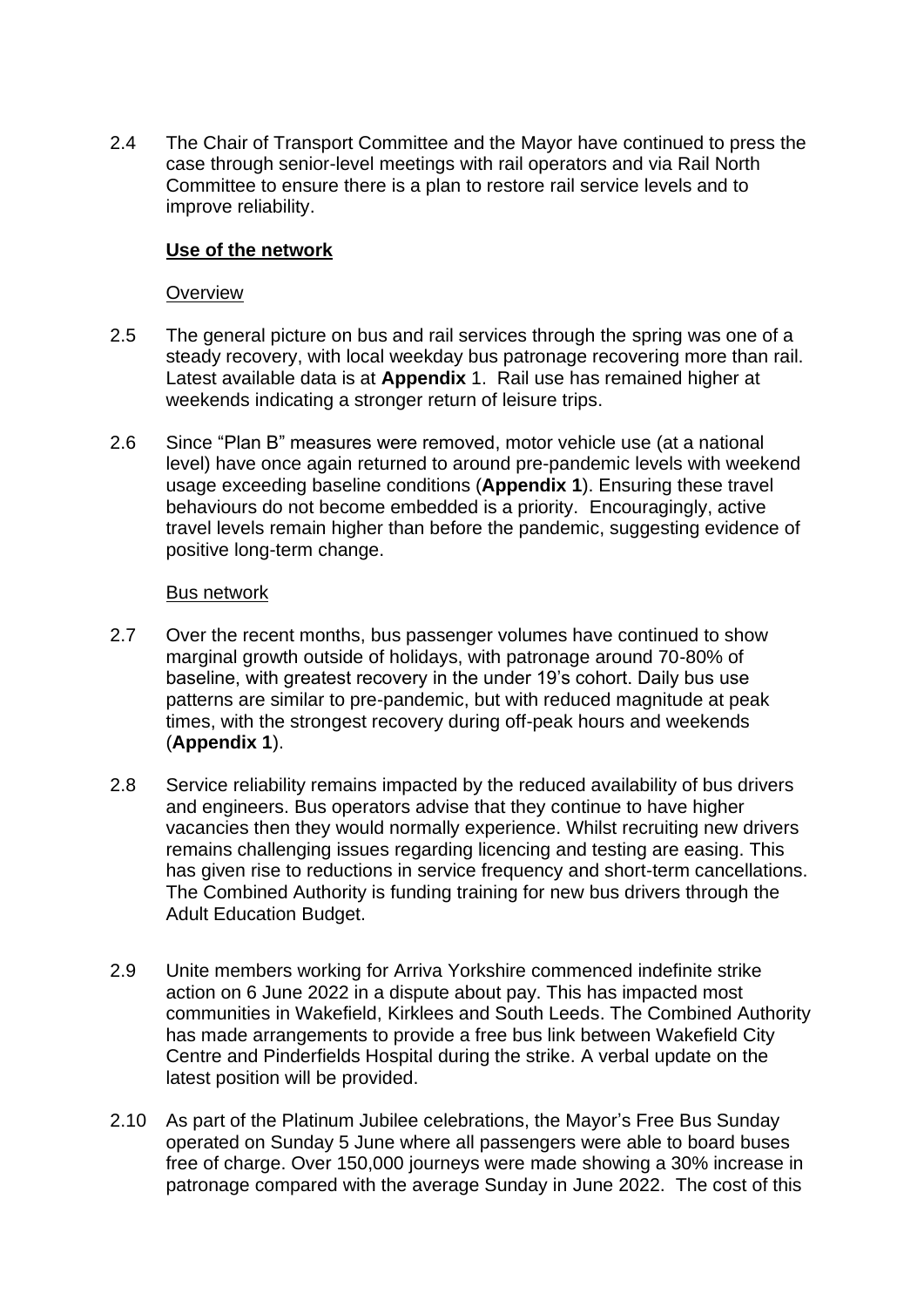initiative was shared with the Combined Authority funding 75% of average Sunday takings in June 2022 with the remaining 25% being the operator contribution.

### Rail network

- 2.11 Northern is now reporting patronage in the mid 80% compared to pre pandemic levels. Commuter levels are reported by Northern at approximately 41% based on season ticket sales; this figure does not include commuters using other ticket types, so will be higher. Leisure travel appears to have fully recovered, with some Saturdays proving to be busier than pre-pandemic.
- 2.12 TransPennine Express (TPE) reports demand at around 80% of pre pandemic levels which is a 23% increase on the levels reported to the March meeting of Transport Committee.
- 2.13 LNER is reporting demand at 111% of pre-pandemic levels with a strong recovery in West Yorkshire. As with Northern, recovery is being driven by leisure travellers, but LNER are also seeing a steady growth in business travellers.
- 2.14 By late May 2022, average passenger weekday footfall at Leeds rail station was 69% of baseline pre-pandemic levels (similar to late 2021), however in contrast, average weekend station footfall has been exceeding baseline levels. This supports the stronger recovery for leisure travel as reported by the operators. Notably, both AM and PM station footfall peaks are of reduced magnitude compared to pre-pandemic levels, with a greater share of footfall at daytime inter-peak periods as well as at evenings and weekends.
- 2.15 The Jubilee weekend was busy for the railway, although short of expectations. Weather remains a key driver of leisure demand. Over summer there is an expectation there will be fewer journeys town centres and retail, with more to coast and countryside. Overcrowding continues to be monitored with no specific areas of concern currently, although events and management of those remains critical to address isolated issues.
- 2.16 Operators are encouraged to add carriages and anticipate extra demand where they can. Northern has refocused capacity for the summer period and added additional carriages on routes such as Leeds – Settle – Carlisle and the Wolds Coast (Hull – Bridlington – Filey – Scarborough).

## **Summary of network changes**

## Bus network

- 2.17 There are no major structural changes to the bus network since the last report to Transport Committee in March 2022.
- 2.18 Details of the Bus Network Sustainability review are reported at **Item 8.**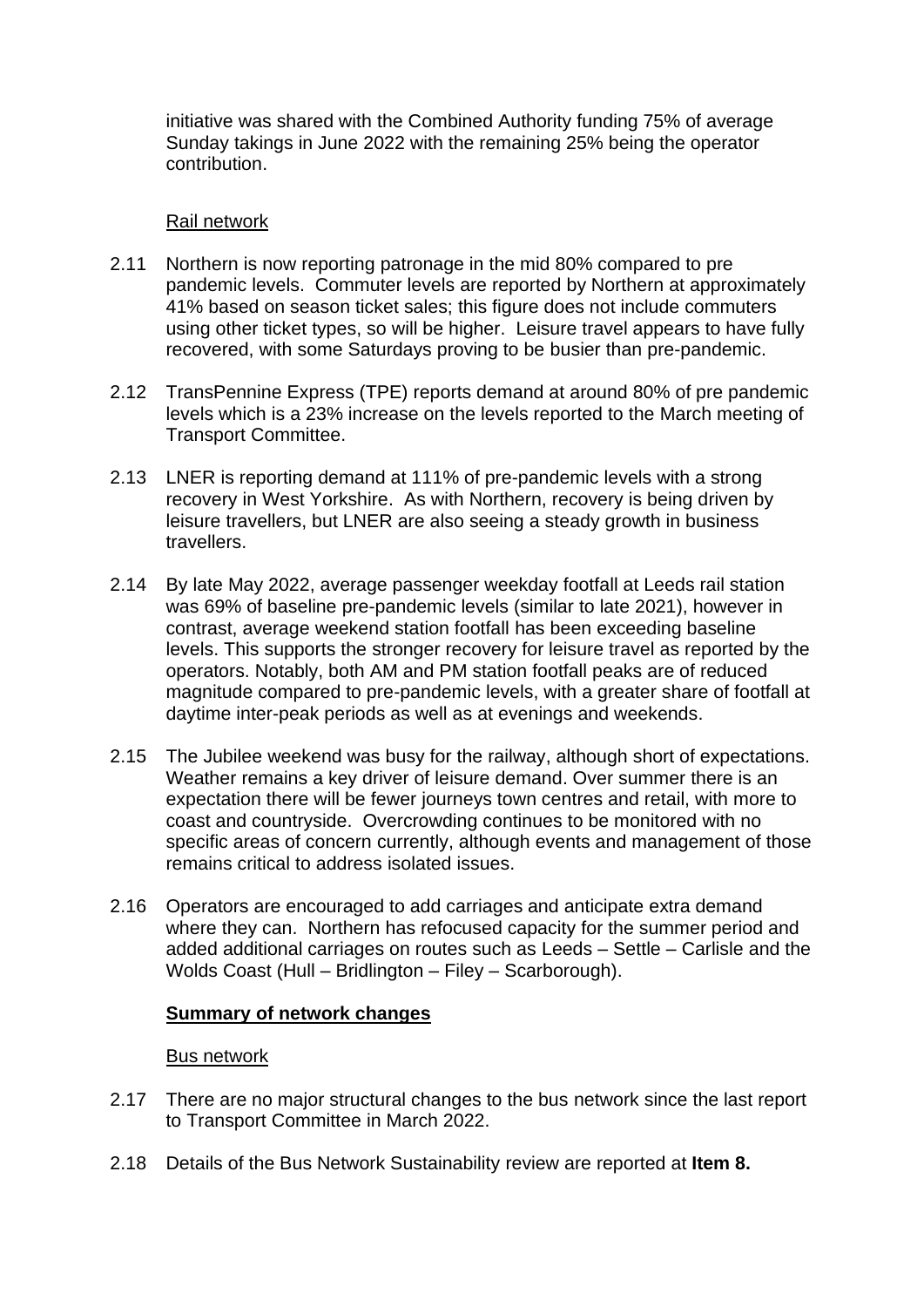## Rail Network

- 2.19 As reported in March, COVID-19 related staff sickness led to reductions to timetables in January 2022. Recovery of the staffing position has been difficult; this is due to a deterioration in industrial relations for both TransPennine Express (TPE) and Northern meaning that staff are no longer agreeing to work non-contracted rest days, together with training backlogs following the pandemic. Sickness levels also remain high. Reduced timetables have continued to be in place with the aim of reducing the unacceptable levels of on-the-day cancellations.
- 2.20 This had the desired effect initially, although ad-hoc cancellations started to increase again. To ensure reliability of services on 16 May 2022 Northern introduced a further set of service reductions in addition to those from January. These are summarised at **Appendix 2**. This appears to have had the desired effect, with cancellations now at lower levels. However, this has led to severe gaps in connectivity (notably around Bradford) which have caused clear hardship in several cases, including on some school flows.
- 2.21 Councillor Hinchcliffe and the Mayor have met with Northern to press for mitigations to the worst impacts and to seek assurances there is a clear plan to recover the situation and restore service levels. In consultation with the Combined Authority, Northern has introduced short-term measures to try address the worst impacts. This includes bus services between Bradford and Ilkley and in the Five Towns area to fill recognised and serious gaps.
- 2.22 Northern has confirmed it plans to restore the service levels delivered in December 2021 service by the December 2022 timetable change, with an objective to restore some missing services before if staff availability improves. Northern has been made aware which services are the highest priorities. However, both commitments are at risk by ongoing industrial action. If strikes continue into the summer months this will impact on the driver training programme needed to recover the resource position.
- 2.23 The December 2021 timetable did not represent a full reintroduction of prepandemic service levels, most notably the near absence of trains between Huddersfield and Wakefield as reported at the March 2022 meeting. The Mayor and Councillor Hinchcliffe have continued to make the case for proper funding to support the provision of rail services in the North via the TfN Board and Rail North Committee respectively. Rail connectivity provides an important role in supporting the post-pandemic recovery and for delivering against the levelling-up agenda.
- 2.24 TPE plans to introduce the following changes at the December 2022 timetable change with an impact in West Yorkshire:
	- Hull –Manchester services extended to Liverpool via Newton le Willows
	- Scarborough services diverted to Manchester Piccadilly and make peak calls between Huddersfield and Stalybridge, including Slaithwaite and Marsden.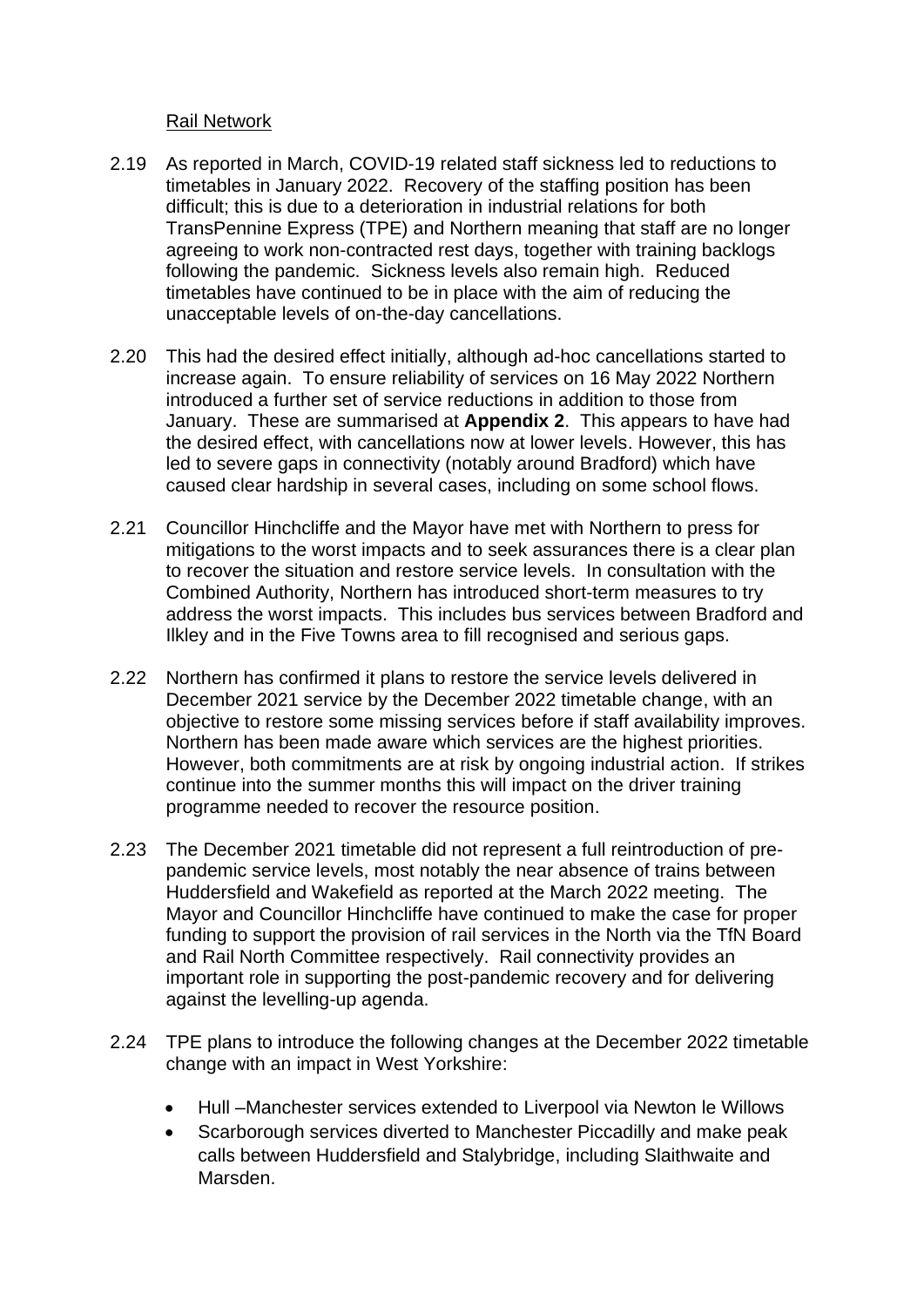2.25 LNER have no significant changes planned for the December 2022 timetable.

## **Passenger network performance**

#### Bus network

- 2.26 The latest performance data from the operators from 1 April 2022 to 31 June 2022 is awaited and will be included in the next update report.
- 2.27 As set out above, at the time of writing Arriva bus services in West Yorkshire continue to be severely impacted by strike action.

#### Rail network

- 2.28 A strike by RMT trade union members impacted Network Rail and 13 train operating companies, including TransPennine Express, Northern, LNER and Cross Country on 21, 23 and 25 June. This action, which included signallers as well as train guards and other railway staff, resulted in Northern and TPE only operating around 10% of usual services with many routes and stations having no services. Operating hours were restricted to around 7.30 am to 6pm on strike days, and impacts on services the days before and after strikes particularly at the start of service. No replacement bus services were provided but existing buses in place to mitigate Northern's service reductions continued to be provided.
- 2.29 Northern issued 'Do Not Travel' advice from Tuesday 21 June to Sunday 26 June. TPE advised only to travel if 'essential'. Leeds station was closed on Thursday 23 and Saturday 25 June from 7pm with no access. Refunds were made available to those passengers who had booked travel on a strike day and were unable to change it to an alternative date. Train operators looked to ensure that where events were due to take place, steps to mitigate any foreseen issues were taken by providing additional information or staff assistance.
- 2.30 At the time of writing no further national RMT strikes have been called, and negotiations continue.
- 2.31 The performance reports for Northern and TransPennine Express (TPE) are included in **Appendix 3,** which includes a description of the different performance measures mentioned below.
- 2.32 Since the last performance update in March punctuality has been reasonably static. However, cancellations for both operators have been very unpredictable in recent months. For TPE cancellations were reported as very high for period 10, but saw a significant improvement in Period 11, unfortunately they climbed again and remained static for periods 12 and 13. Northern's cancellations rate also improved in period 11, peaked significantly in period 12 before slowly reducing again in period 1 and 2 (April and May).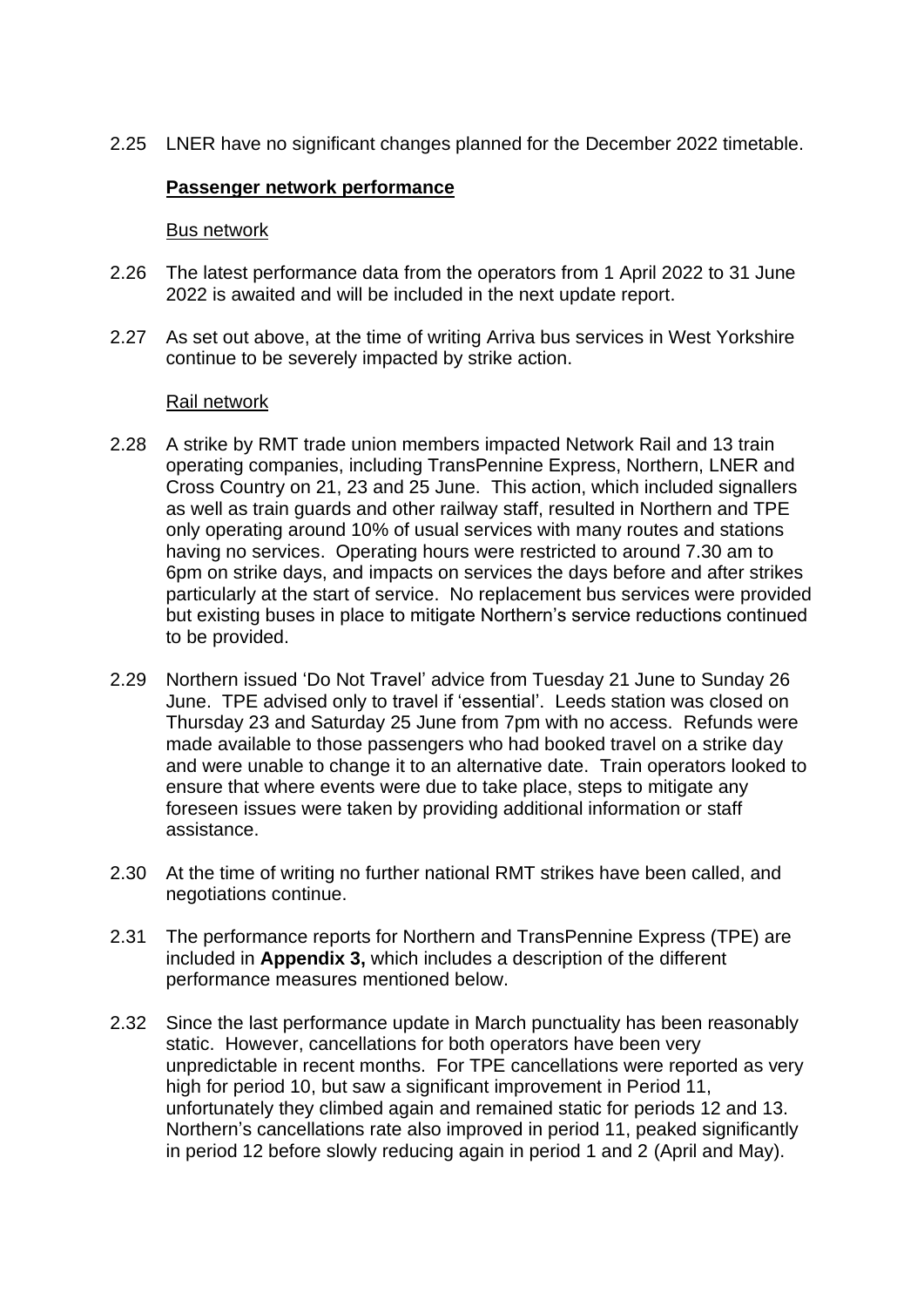- 2.33 Time to 3 (Percentage trains calling at station stops within 3 minutes of the planned time) for Northern and TPE remains well below 90% and for the most recent four-week period sits at 85.26% and 78.19% respectively. Cancellations saw Northern at 3.95% (2.32% in the East region) and TPE at 4.56%.
- 2.34 As set out above, the increasing incidence of COVID-19 over Christmas and into the New Year was leading to short-notice cancellations with all operators. Following the introduction of the emergency timetables in January, Northern and TPE initially performed better with cancellations reducing in period 11. However, the cancellations began to increase again. Train crew availability which includes COVID-19-related training backlogs, staff absence (higher than average sickness levels for TPE especially) and withdrawal of rest day working agreements have all contributed to the high levels of cancellations and poor performance figures.
- 2.35 Northern introduced further timetable reductions in May, as set out above. This has led to a reduction in short-notice cancellations. TPE has not reduced services, and cancellations remain high. Many of these are short notice on the day or made the evening before. The latter are currently not counted in the cancellation figures (known as 'P coded' or planned cancellations if notified before 10 pm on the evening before), which means the official cancellation figures do not reflect the passenger experience. Notification of any replacement buses is usually late in the evening before or not until the actual morning, which has caused further passenger frustration.
- 2.36 TPE's Manchester Leeds Hull services have been particularly badly affected. This creates problems east of Leeds (overcrowding, difficulty accessing West Yorkshire from Hull in the morning) and leads to erratic service levels at Slaithwaite and Marsden. TPE have indicated that it is monitoring the situation closely and has committed to addressing it as part of plans to reduce sickness levels and support train crew in returning to work.
- 2.37 The Mayor has met with senior management at TPE to seek assurances that there is a clear plan in place to recover the reliability of its services, noting the unacceptable level of disruption this has been causing. We have continued to press TPE to take action to ensure passengers have reliable information on what services are expected to be operating.
- 2.38 TPE has an intense ongoing programme of crew training to address the following:
	- to mitigate a backlog of pandemic-induced route knowledge loss
	- address delayed traction training (to be able to drive specific vehicles)
	- to prepare for timetable changes such as the Manchester Recovery Task Force December 2022 change and the impacts of the Transpennine Route Upgrade (TRU).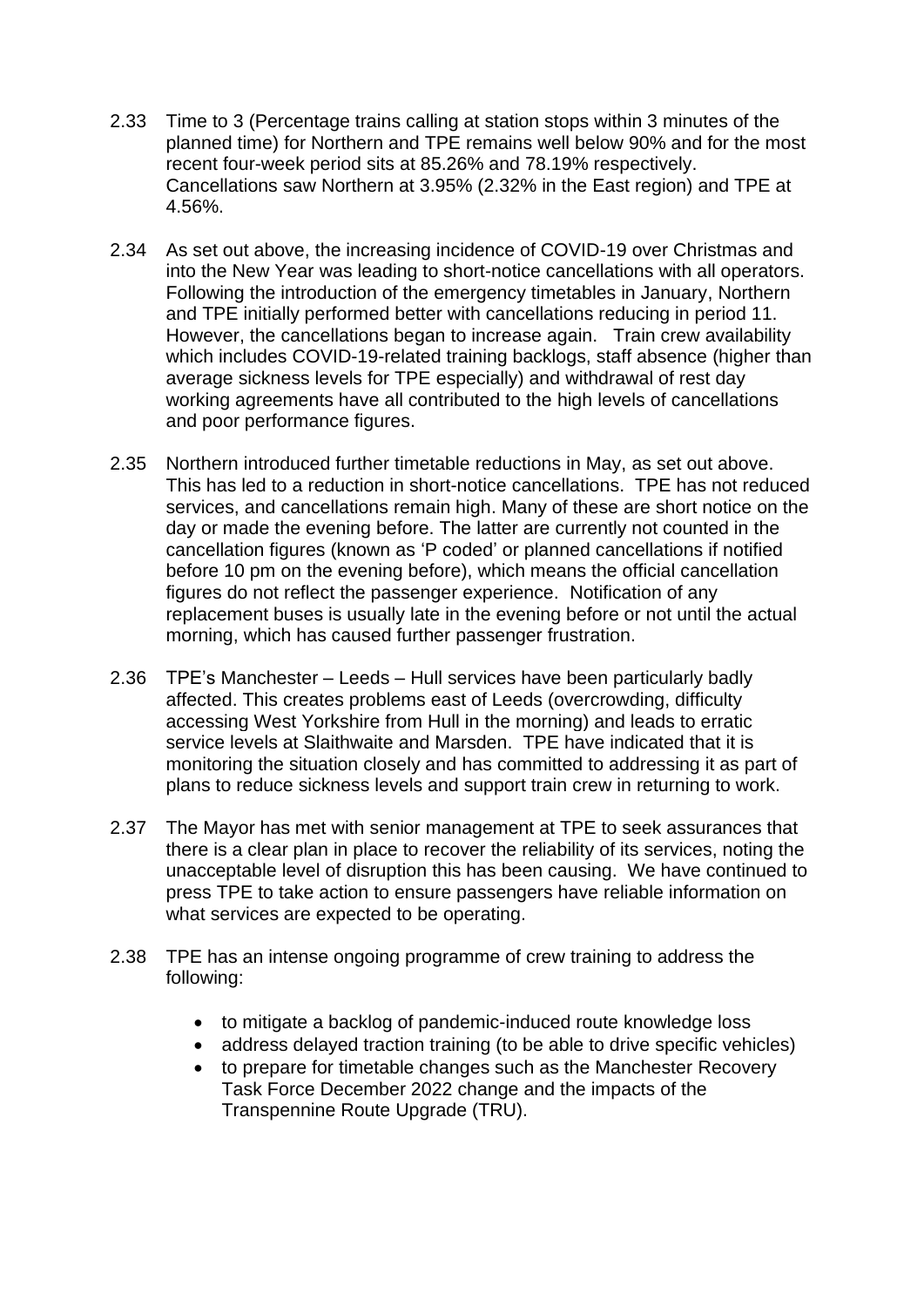- 2.39 As with Northern's timetable recovery plans, TPE's reliability recovery plans are likely to be impacted if the national strike action continues through the summer.
- 2.40 Since February, TPE services have also been impacted by industrial action by RMT guards, with strikes on Sundays and some Saturdays over the past 17 weeks. On strike days TPE is offering a skeleton service of up to 26% of its normal Sunday services. Discussions on resolving the strike continue.
- 2.41 Performance has also been impacted by increases in trespass and vulnerable people presenting themselves on the railway. Vandalism and cable theft has also seen a major increase. The Network Rail Route Crime Team are continuing to develop action plans in association with the British Transport Police. This includes increasing the number of patrols carried out by Mobile Operation Managers and the British Transport Police. Network Rail infrastructure reliability and asset performance has otherwise been good in recent months.
- 2.42 Northern has set up a local performance group to look at West and North Yorkshire issues specifically and to try and strengthen performance capability locally. This will continue to focus on key lines. The Harrogate Line and Leeds to Manchester Victoria route continue to be a focus.

# **Passenger satisfaction and attitudes**

## Transport Focus Surveys

- 2.43 Throughout the pandemic, Transport Focus conducted nationally representative research around travel use. The latest iteration of this research now uses omnibus survey where 2000 members of the public are screened to identify bus and rail users outside of London, with weightings applied to make the results nationally representative of Great Britain. Reports are now published monthly, and a link is provided in **Background Documents.**
- 2.44 The latest insights from surveys published at the beginning of June are:
	- 86% of bus passengers and 88% of rail passengers were satisfied with their journey overall (with little change since the start of the year).
	- Leisure was the most common reason for using the bus (30%), followed by commuting (25%). For rail, commuting was the most common reason for use (32%), followed by leisure (29%).
	- 9 out of 10 bus and rail passengers who used the bus in the last 7 days felt safe in relation to COVID-19. For bus, this figure drops to 76% for respondents who did not use the bus in the last 7 days, up from 51% in January 2022, with a similar picture for rail.
	- compared to rail users, bus passengers reported higher levels of satisfaction with the level of crowding and value for money, but lower levels of satisfaction for punctuality.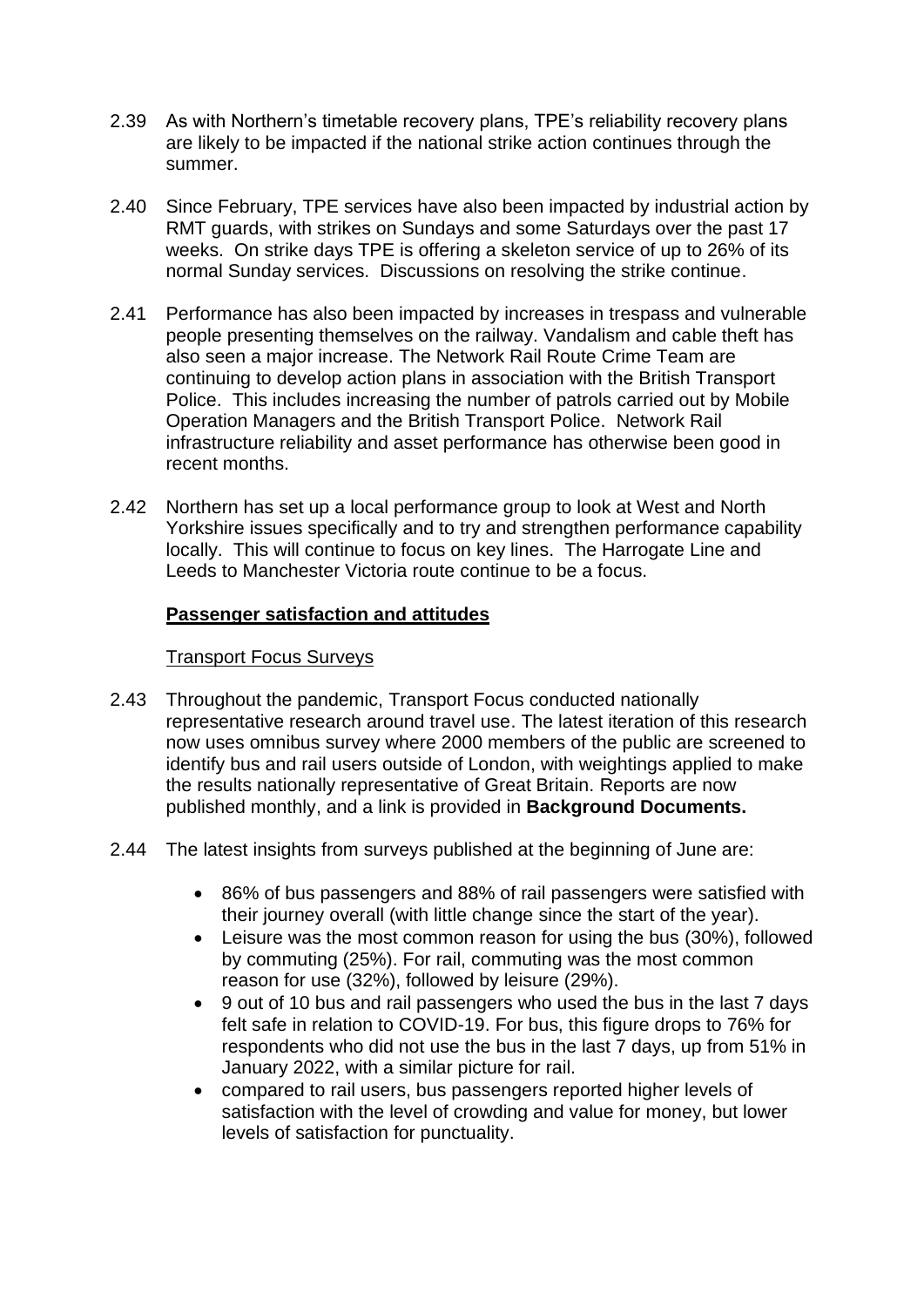# **Updates on Combined Authority activity**

### Current usage indicators

- 2.45 **Appendix 4** includes a summary of several usage indicators of Combined Authority "Metro" branded activity which give a comparison between current levels of demand and trends, including to the pre-pandemic position where available.
- 2.46 Use of services continues to be impacted by reduction in travel arising from the pandemic, although demand for travel information is increasing alongside increasing patronage. Weekday calls to MetroLine in May 2022 were 85% of levels in May 2019, 30% higher than the same period last year (up 9.3 points compared to May in 2021). Although the number of journeys planned (using the journey planner, Moovit) increased between February and April 2022, use was 12% lower in April 2022 compared to the same month the previous year.

#### Fares and ticketing

2.47 Use of the MCard app continues to grow, and latest data suggests it now accounts for 72% of MCard sale transactions per month which is a significant move away from smartcards over the previous 12 months.

#### Bus stations

- 2.48 Work to increase our capacity and responsiveness to community needs and safeguarding continue across all bus stations with staff undertaking child protection, suicide prevention and dementia awareness training.
- 2.49 Halifax Bus Station is progressing well, and work has almost finished on the main site excavations and the erection of the large steel building frame has now commenced. The new temporary facility remains open and fully operational and will remain in place for about 18 months while the new bus station is being built.
- 2.50 Leeds Bus Station refurbishment will complete in August and will include a safe place to progress to a Station of Sanctuary at Leeds. Works continue on the new look travel centre, the new entrance canopy at Dyer Street and the installation of the internal cladding has recently commenced. The project will also provide PV (solar) panels to make the bus station more energy efficient, a new shop and a new waiting room for bus drivers.
- 2.51 Bradford Interchange is now a Station of Sanctuary and works to resurface the bus movement areas and to relocate the Travel Centre are due to start in the Summer.

## Bus Alliance update

2.52 The Bus Alliance was the mechanism by which the Bus Service Improvement Plan (BSIP) was co-developed with bus operators. On 4 April 2022, DfT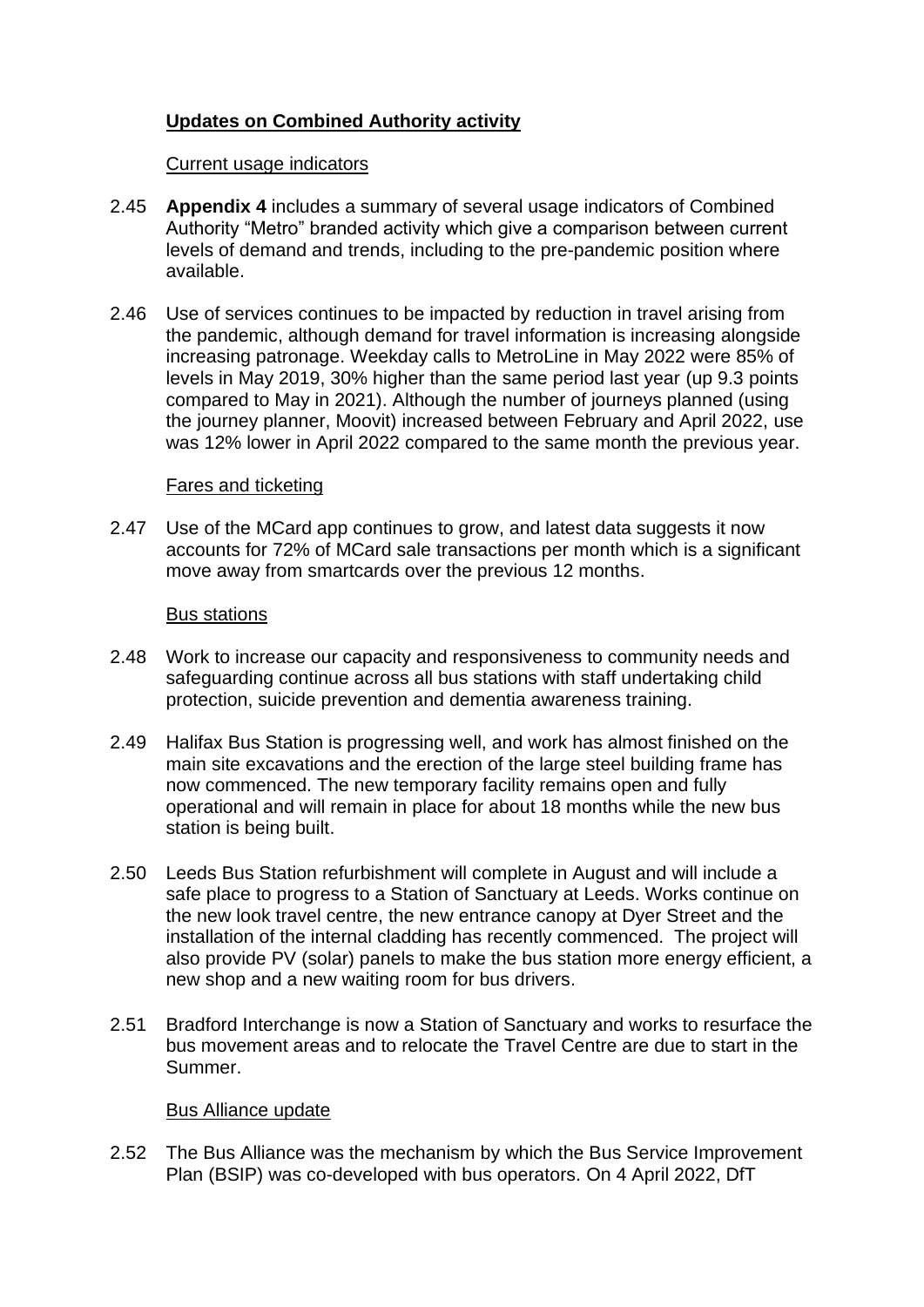notified the Combined Authority that it had been successful in receiving an indicative BSIP revenue funding allocation of £69,974,070 over the next three financial years. The recent focus of the Alliance has been continuing to develop the Enhanced Partnership as set out elsewhere on this agenda. The Bus Alliance continues to be the means of collaboration on the bus service response to the ever-changing challenges of the pandemic.

## Rail stations

- 2.53 Construction work on the new White Rose railway station is now underway. The new rail station between Morley and Cotttingley is being delivered in partnership by the Combined Authority, Leeds City Council, Munroe K and Network Rail, and will be fully accessible.
- 2.54 It is being delivered through the Leeds City Region Transforming Cities Fund, the Leeds Public Transport Investment Programme and the Department for Transport's New Stations Fund, as well as contributions from Munroe K. Construction work is expected to continue to early 2023.

#### Rail Operators' Forum

- 2.55 The Rail Operators' Forum met on 18 May 2022. This was attended by rail operators, Network Rail and Transport for the North.
- 2.56 Discussions focused on industrial relations issues; how ongoing strikes (just TPE at the time of the meeting) are impacting on West Yorkshire and the steps being taken to ensure that customer disruption is minimised, and related communications are effective. Concerns were raised about TPE performance, including last minute cancellations and the notification of bus replacement services. Contingency planning was considered alongside ongoing challenges with staff resources.
- 2.57 Operators and the Combined Authority also discussed ticketing initiatives to help adapt to new and emerging travel patterns as well as simplification of ticket purchasing. It was reported that a significant number of rail tickets are now being sold via digital technology (prominently tickets on mobile phones). Transport Focus provided updates on customer surveys, exploring customer perceptions and expectations, and travel patterns.
- 2.58 TfN outlined initial work relating to Great British Railways and the works it doing to prepare for the transition to this new body.

## **3. Tackling the Climate Emergency Implications**

3.1 Air quality improved during the periods of lower traffic levels during the lockdowns in the pandemic. Local real-time road-side monitoring showed harmful NO2 emissions on a downward trajectory and it can be inferred from this that CO2 emissions were similarly reduced.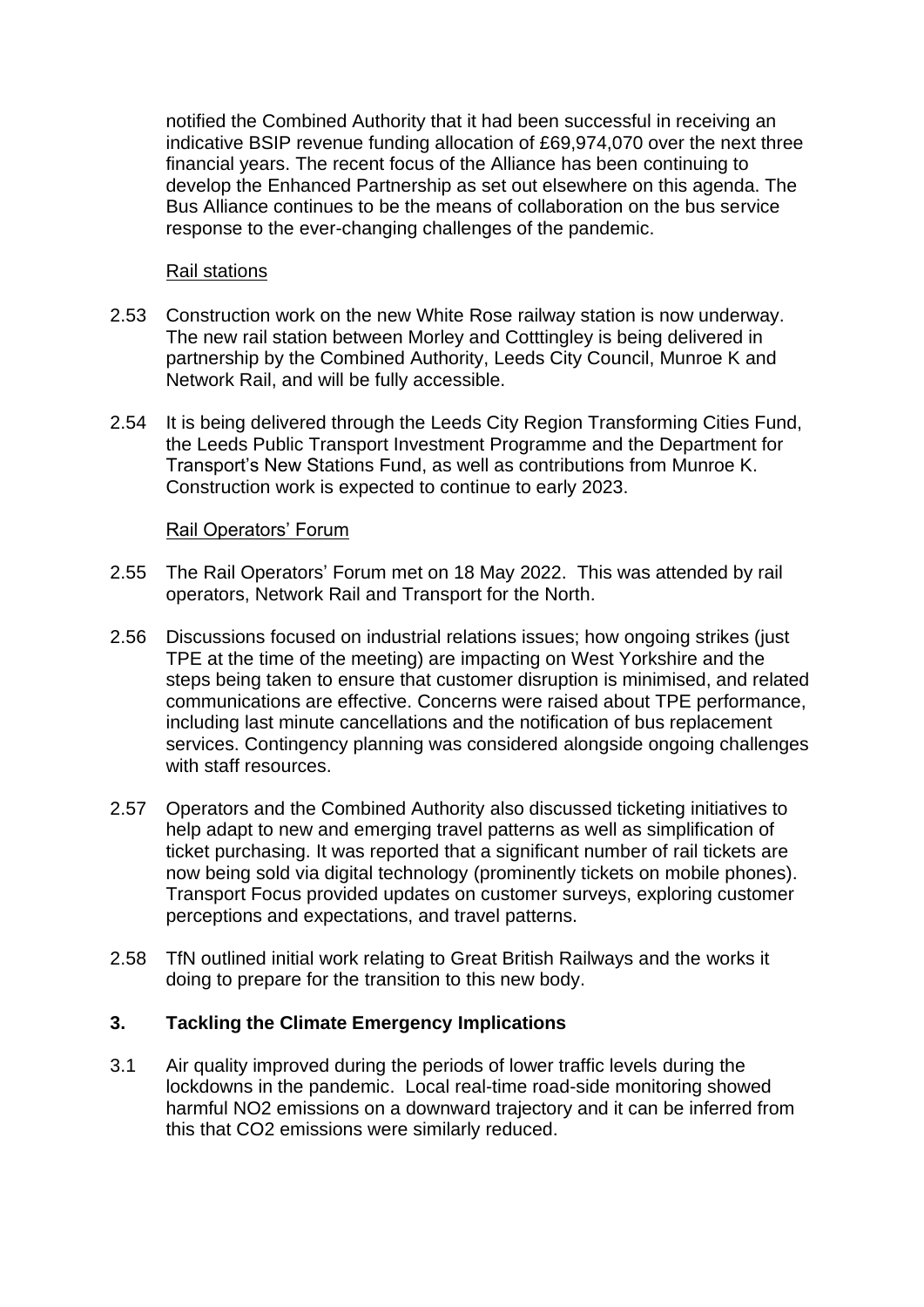3.2 An important element of the Transport Recovery Plan agreed in 2020 is to try to embed increased levels of active travel and the opportunity to restore and grow public transport use to maintain improved air quality and achieve decarbonisation ambitions.

## **4. Inclusive Growth Implications**

4.1 Sustaining an effective, stable and affordable public transport network is crucial in ensuring the post pandemic economic recovery is inclusive particularly to communities with limited access to private transport

# **5. Equality and Diversity Implications**

5.1 Ensuring an effective, stable, and affordable public transport network is important for equality and diversity.

# **6. Financial Implications**

6.1 Inflationary pressures arising from fuel and wage cost growth is impacting on the CA's expenditure on bus services. The cost of a shuttle bus in Wakefield to mitigate the effect of the strike has been funded by the CA. Subject to validation of final returns the cost of Free Bus Sunday is £90,000 funded through savings in the concessionary fare budget.

## **7. Legal Implications**

7.1 There are no legal implications directly arising from this report.

# **8. Staffing Implications**

8.1 There are no staffing implications directly arising from this report.

## **9. External Consultees**

9.1 No external consultations have been undertaken.

## **10. Recommendations**

10.1 That the Committee notes the updates provided on the Passenger Experience in West Yorkshire provided in this report.

# **11. Background Documents**

Transport Recovery Plan, Item 6, Appendix 2, West Yorkshire Combined Authority, 27 July 2020, available via this link: [https://westyorkshire.moderngov.co.uk/ieListDocuments.aspx?CId=133&MId=](https://westyorkshire.moderngov.co.uk/ieListDocuments.aspx?CId=133&MId=963&Ver=4) [963&Ver=4](https://westyorkshire.moderngov.co.uk/ieListDocuments.aspx?CId=133&MId=963&Ver=4)

The Combined Authority continues to produce a regular *West Yorkshire Economic and Transport Insights Report*. This includes information and